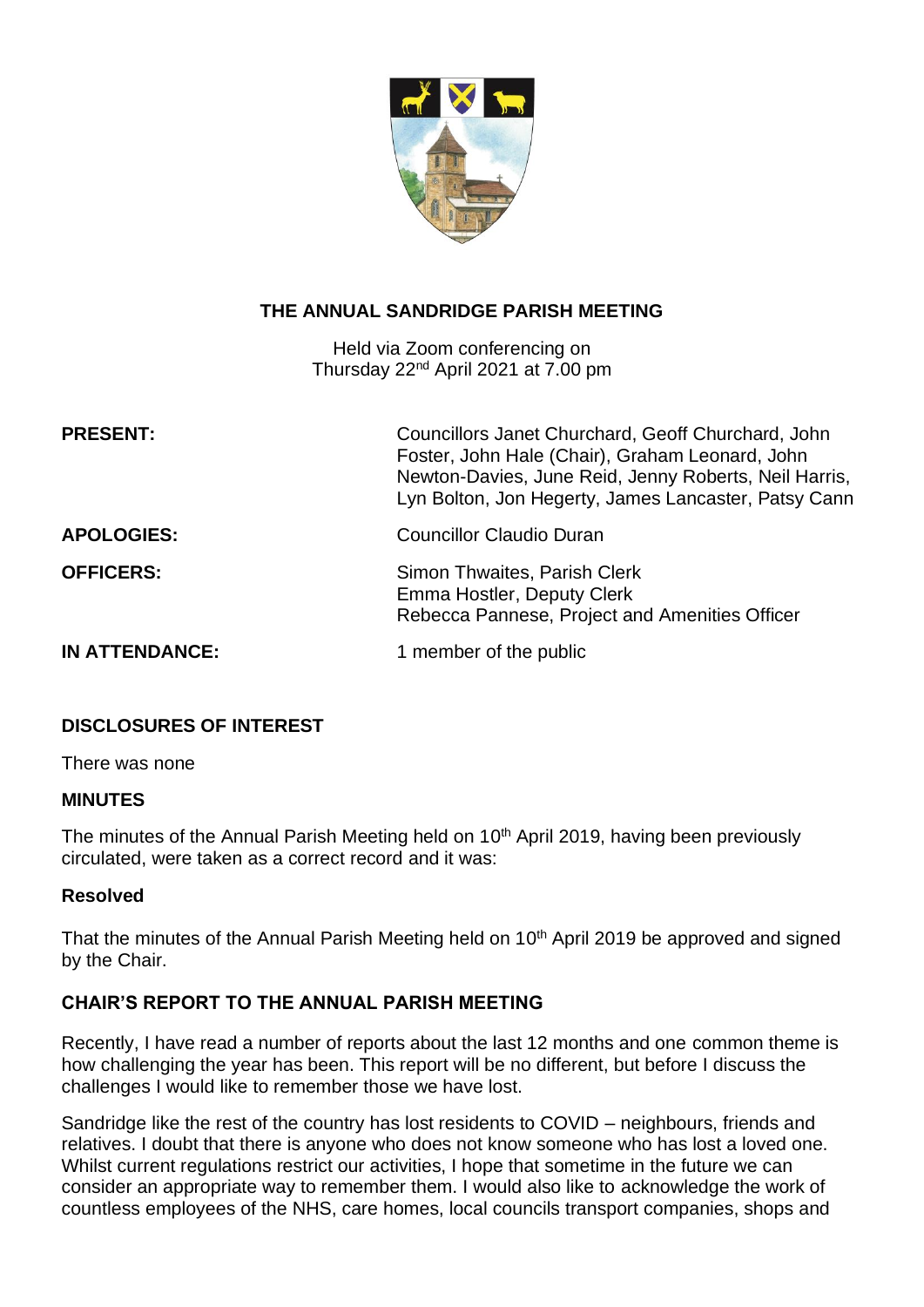other businesses, as well as volunteers in many different roles, who in one way or another have helped this community during the last year.

This is a report on the activities of the Parish Council. I am pleased to report that during the last year the council has remained active despite those challenges and I would like to thank the officers for the way they have adapted to the circumstances.

Last year we did not hold an Annual Parish Meeting due to the first lockdown. Since then, we have become adept at holding meetings virtually using Zoom. If this continues into the next year, we may even consider putting them on YouTube.

## **Neighbourhood Plan**

This year I am going to start by reporting on the Neighbourhood Plan, which after over five years of hard work by many volunteers has now been consulted on (twice) and examined by an independent inspector. The next stage is a referendum, which will be held on 6 May when the local elections take place. More information on the plan can be found on the parish council's website.

If approved in the referendum our Neighbourhood Plan will be an important document in determining how the parish develops over the coming years. I encourage all residents to vote.

# **Community Centres**

The community centres have been closed for most of the year and whilst we hope they will reopen during 2021 it remains to be seen which groups are able and willing to return. During the year some maintenance work has been carried out and the centres have been regularly inspected to ensure they remain in good condition so when local groups return they will be ready to use.

## **Sports and Recreation**

Conversely, I doubt if our open spaces have ever seen as much use as over the last year. This has caused issues with litter and anti-social behaviour, especially in the warmer months.

Despite the restrictions imposed as a result of COVID, the parish council has replaced the inground trampoline at Sherwood Avenue and had a new surface laid under the basket swing. We also had outdoor gym equipment installed in Spencer Meadow. We hope residents get to enjoy this equipment this summer.

In addition, a skate ramp has been installed on the Jersey Farm Open Space and over the summer was enjoyed by many of our younger residents. Regrettably more recently it has been vandalised. However, as it was well designed the damage has been limited and is repairable.

The council is looking at the installation of a bike track and following the consultation is looking at an alternate location on the Open Space to that originally proposed.

It was necessary to put some equipment out of bounds to meet the various COVID restrictions, but all the equipment should now be available.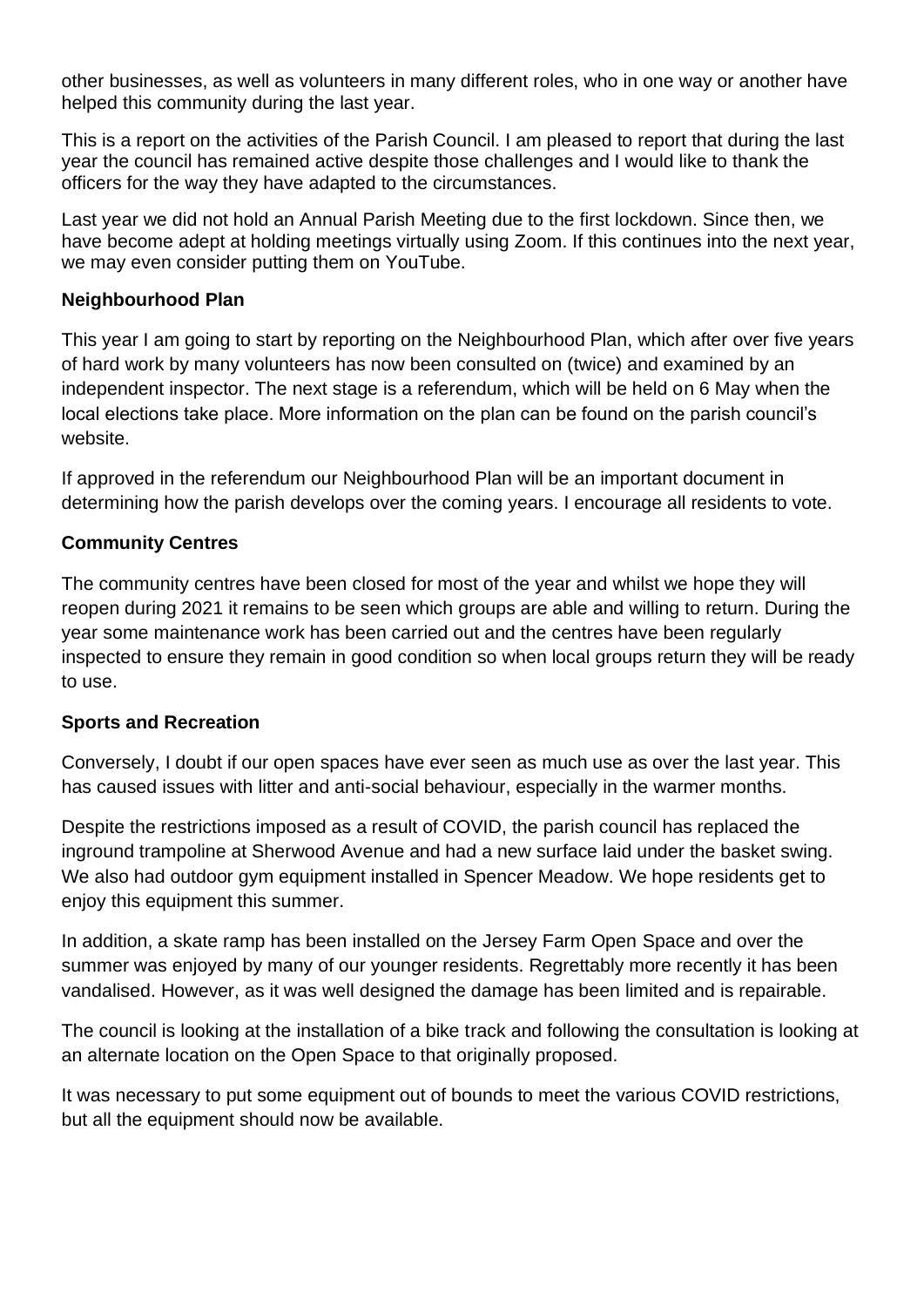## **Sustainability**

Sustainability means different things to different people. In Sandridge Parish the focus to date has been on our green spaces and how they can be used. However, the parish council has also looked at how we operate and what we can do to reduce our impact on the environment.

One aspect that deserves mention is the community garden at the Marshalswick Community Centre. I would like to say a big thank-you to the volunteers who have helped develop the garden over the year. Not only has it shown what can be done, it has also proved to be a pleasant outdoor spot for residents to sit and chat over a coffee. A year ago, it was a small collection of raised beds and since then additional beds and fruit bushes have been added.

The parish council has also been busy planting trees, both mature specimens on the roadside verge and whips in some of our recreational areas. This work has been supported by a bequest from a former resident and also a donation of whips by Bim Afolami MP.

The bequest has also funded the installation of a bench on House Lane near the junction with Sandringham Crescent.

We have been less successful with the installation of a new planter on the Bolling Brook roundabout. A year ago, it had been anticipated that this would have been built and planted by the summer. As I write it has been built but following an intervention from the county council work was ceased. We are waiting for the county council to make the adjustments they consider necessary. This has been very frustrating for all involved. I would like to thank the officers and Councillor Leonard for their work on this project.

## **Jersey Farm Woodland Park**

As with our other open spaces the Woodland Park has seen increased use this year. It is always a challenge to balance use by residents with creating a natural habitat.

The initial planting of the park was completed a few years ago and the work is now more related to maintenance and enhancement.

The park has once again been awarded a Green Flag.

## **Grants**

The restrictions as a result of COVID meant some organisations supported by grants in the past did not apply this year, as they were inactive. However, the parish council has supported a number of organisations including:

Wheatfields School with a grant towards a sensory room. Harvesters Football Club to help them survive a reduction in income due to COVID. Sandridge Scouts to help with repairs to the Scout Hut. As well as the local Women's Institute, Sustainable St Albans, Sandridge Cricket Club and St Leonard's church.

# **John Hale, Chair**

## **April 2021**